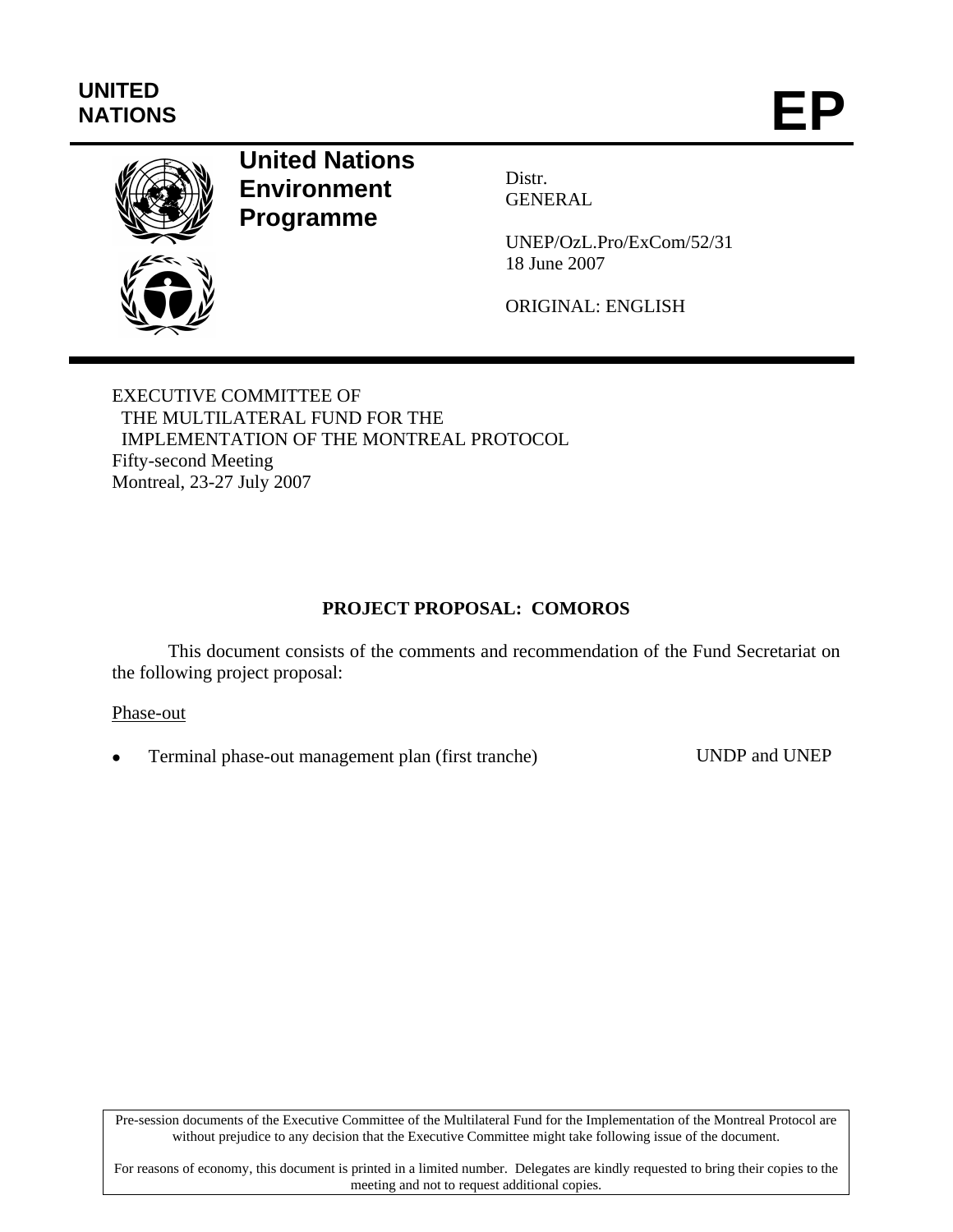#### **PROJECT EVALUATION SHEET – MULTI-YEAR PROJECTS COMOROS**

**PROJECT TITLE BILATERAL/IMPLEMENTING AGENCY** 

Terminal phase-out management plan (first tranche) UNDP and UNEP

#### **NATIONAL CO-ORDINATING AGENCY:** Ministère de l'Agriculture en charge de

l'Environnement, Bureau Ozone Comores

## **LATEST REPORTED CONSUMPTION DATA FOR ODS ADDRESSED IN PROJECT A: ARTICLE-7 DATA (ODP TONNES, 2005, AS OF MAY 2007)**

| . .       | . |  |
|-----------|---|--|
| CFC<br>◡ェ |   |  |
|           |   |  |

#### **B: COUNTRY PROGRAMME SECTORAL DATA (ODP TONNES, 2005, AS OF MAY 2007)**

| ODS   | Aerosol | Foam | Ref. Mfg. | Ref. Servicing | Solvents | Process agent | T.<br>Fumigant |
|-------|---------|------|-----------|----------------|----------|---------------|----------------|
| 'U-12 |         |      |           |                |          |               |                |
|       |         |      |           |                |          |               |                |

**CFC consumption remaining eligible for funding (ODP tonnes)** 

**CURRENT YEAR BUSINESS PLAN:** Total funding US \$232,000: total phase-out 0.0 ODP tonnes.

| PROJECT DATA                            |                                            | 2007    | 2008   | 2009 | 2010 | Total   |
|-----------------------------------------|--------------------------------------------|---------|--------|------|------|---------|
| CFCs                                    | <b>Montreal Protocol limits</b>            | 0.4     | 0.4    | 0.4  | 0.0  |         |
| (ODP)                                   | Annual consumption limit                   | 0.4     | 0.4    | 0.4  | 0.0  |         |
| tonnes)                                 | Annual phase-out from ongoing projects     |         |        |      |      |         |
|                                         | Annual phase-out newly addressed           |         |        | 0.4  |      | 0.4     |
|                                         | TOTAL ODS CONSUMPTION TO BE PHASED OUT     |         |        |      |      |         |
| Final project costs (US \$):            |                                            |         |        |      |      |         |
| Funding for Lead IA: UNEP               |                                            | 77,000  | 53,000 |      |      | 130,000 |
|                                         | Funding for Cooperating IA: UNDP           | 43,000  | 32,000 |      |      | 75,000  |
|                                         | <b>Total project funding</b>               | 120,000 | 85,000 |      |      | 205,000 |
|                                         | Final support costs (US \$):               |         |        |      |      |         |
|                                         | Support cost for Lead IA: UNEP             | 10,010  | 6,890  |      |      | 16,900  |
| Support cost for Cooperating IA: UNDP   |                                            | 3,870   | 2,880  |      |      | 6,750   |
| <b>Total support costs</b>              |                                            | 13,880  | 9,770  |      |      | 23,650  |
| TOTAL COST TO MULTILATERAL FUND (US \$) |                                            | 133,880 | 94,770 |      |      | 228,650 |
|                                         | Final project cost effectiveness (US\$/kg) |         |        |      |      | n/a     |

**FUNDING REQUEST:** Approval of funding for the first tranche (2007) as indicated above.

|--|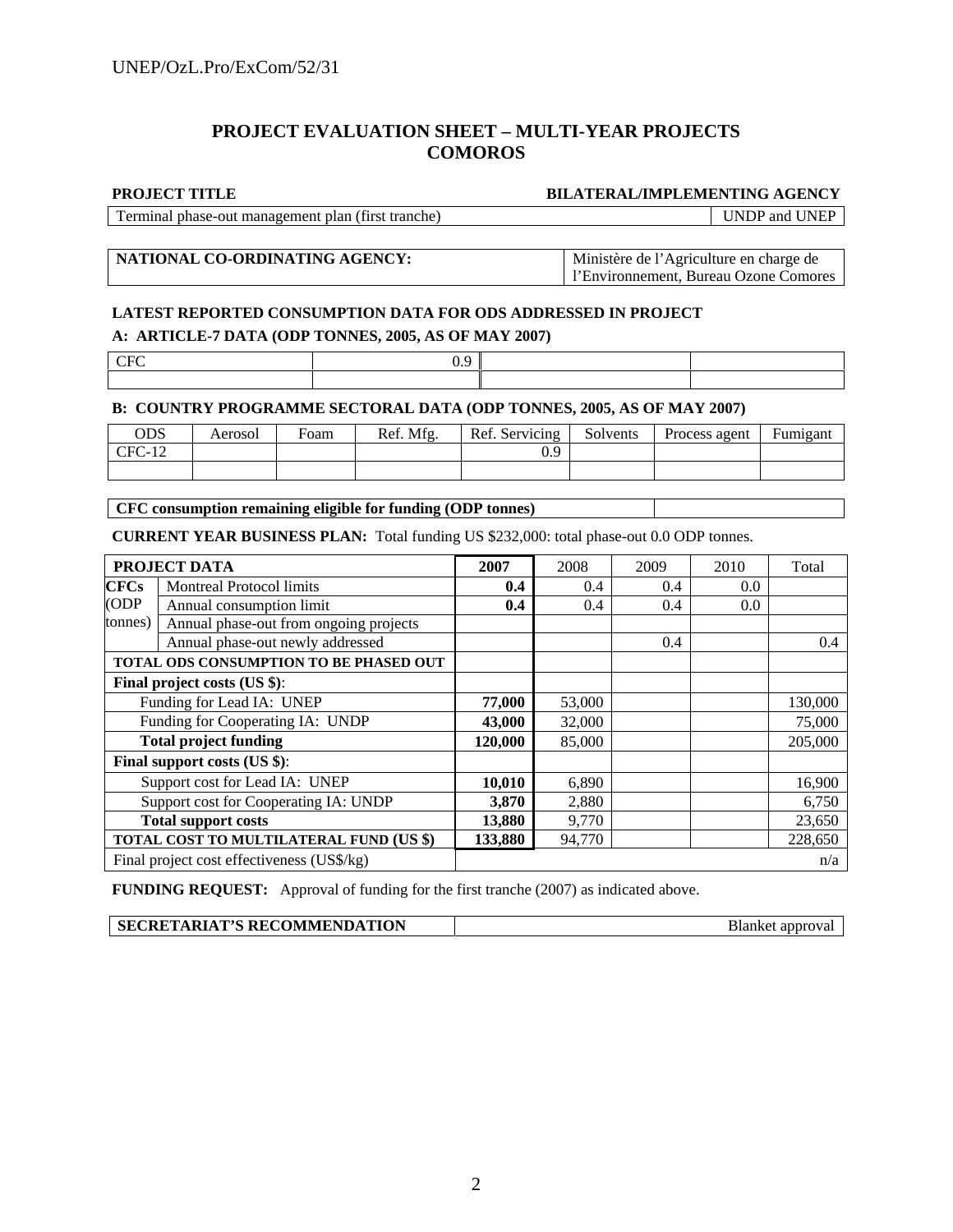# **PROJECT DESCRIPTION**

1. On behalf of the Government of Comoros, UNEP, as the lead implementing agency, has submitted a terminal CFC phase-out management plan (TPMP) for consideration by the Executive Committee at its 52nd Meeting. The total cost of the Comoros TPMP was US \$205,000 plus agency support costs of US \$26,650 for UNEP. The project has since been resubmitted with the inclusion of a technical assistance component to be implemented by UNDP. The project proposes the complete phase-out of CFCs by the end of 2008. The CFC baseline for compliance is 2.5 ODP tonnes.

# **Background**

2. In regard to the phase-out of CFCs in the refrigeration servicing sector, the Executive Committee allocated US \$138,000 plus agency support cost of US \$17,940 for UNEP for the implementation of the RMP at its 35th Meeting (paragraphs 12 to 19 of document UNEP/OzL.Pro/ExCom/35/23). The RMP included training programmes for customs officers and refrigeration servicing technicians, demonstration of the retrofit of two CFC-based cold rooms to alternative refrigerants (i.e., information dissemination and awareness), and monitoring of the activities proposed in the RMP.

3. Implementation of the activities in the refrigeration servicing sector resulted in the training of 46 refrigeration service technicians in good servicing practices, and 55 customs officers. The training of customs officers and the enforcement of ODS regulations resulted in an increase in imported non-CFC based equipment, and the implementation of CFC recovery and equipment retrofits to non-CFCs during the repair of refrigeration equipment, resulting in a reduction of CFC imports.

4. It is reported that eleven commercial refrigeration systems were converted from R-502 to R-404a refrigerant, resulting in the phase-out of 78 kg of R502 and also some 400 CFC-based domestic refrigerators were retrofitted to R600a refrigerant resulting in the phase-out of an additional 60 kg of CFCs. The cost of these retrofits was covered by the owners as part of the maintenance cost.

#### **Policy and legislation**

5. The ODS import/export licensing system was adopted in September 1992. ODS import quotas have been issued since then and will continue to be issued until the complete phase-out of ODS is achieved. At the sub-regional level, an integrated environmental programme is being implemented through the Common Market for Eastern and Southern Africa (COMESA). This regional regulatory system is seeking the harmonization of environmental legislation including ODS regulations and will supersede all national regulations on the same subject once adopted.

# **Refrigeration servicing sector**

6. In 2006, about 0.8 tonnes of CFCs were used for servicing domestic refrigerators (3,200 units), small commercial refrigeration equipment (100 systems), and MACs (290 units). There are approximately 115 refrigeration technicians in the country, of whom only 15 are qualified to properly service industrial and medium-size commercial refrigeration systems. There are 31 servicing workshops distributed throughout the three main islands of the country.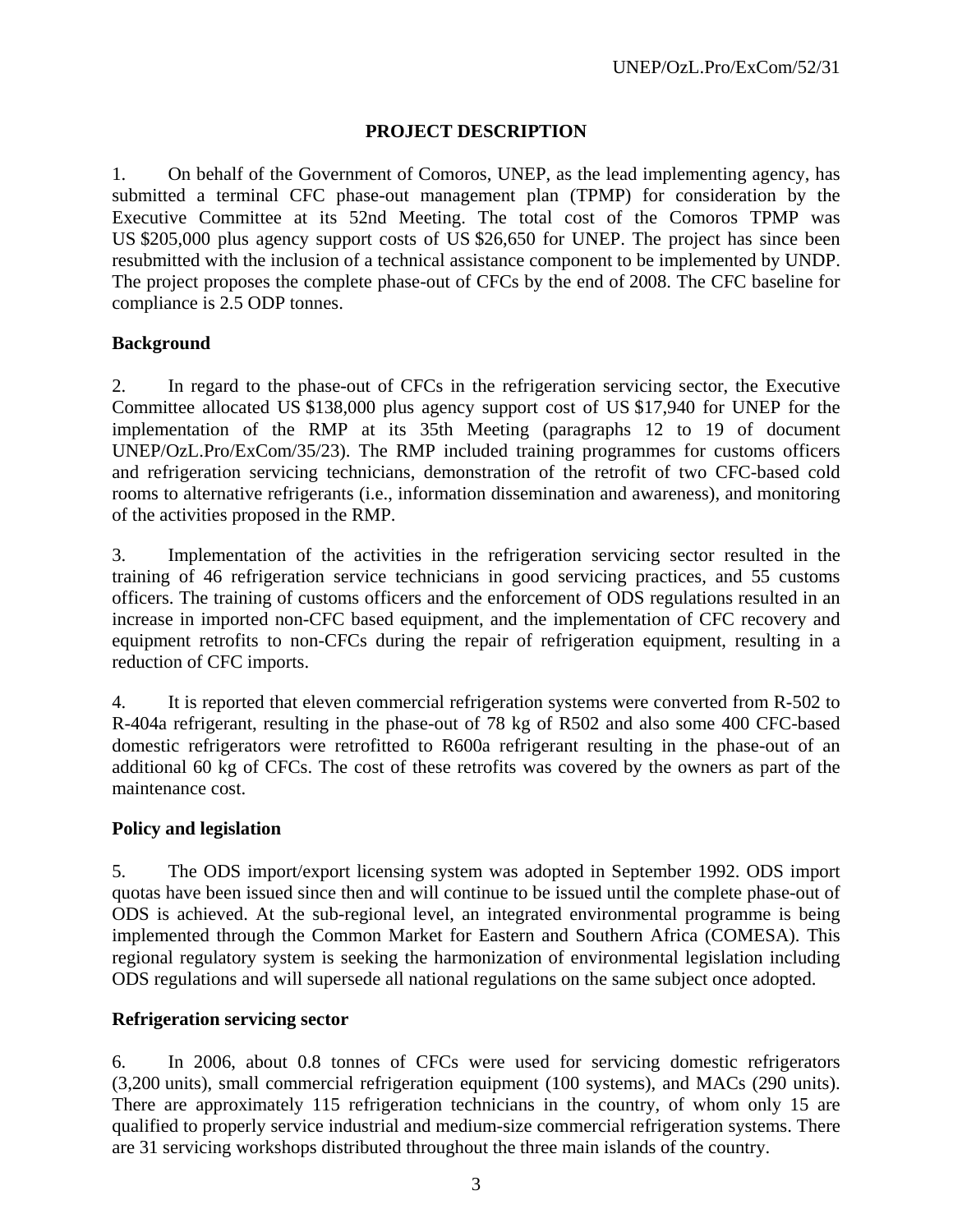7. The current prices of refrigerants per kg are: US \$30.00 for CFC-12, US \$22.00 for HFC-134a, US \$18.00 for HCFC-22, and US \$36.00 for R502.

# **Activities proposed in the TPMP**

8. The activities proposed to be implemented through the TPMP project with the sole assistance from UNEP include the review of ODS legislation and additional training for customs officers and refrigeration service technicians; strengthening the vocational training institute; an awareness-raising programme; and project implementation and monitoring (US \$20,000).

9. The Government of Comoros plans the complete phase-out of CFCs by 1 January 2009, one year in advance of the Montreal Protocol phase-out date. A detailed work plan for 2007 has been submitted with the TPMP proposal.

# **SECRETARIAT'S COMMENTS AND RECOMMENDATION**

#### **COMMENTS**

10. The 2005 CFC consumption reported by the Government of Comoros under Article 7 of the Protocol (i.e., 0.9 ODP tonnes) was already 0.4 ODP tonnes below the Protocol's maximum allowable level of consumption for that year (i.e., 1.3 ODP tonnes). CFC consumption levels in 2006 have been estimated at 0.8 ODP tonnes.

- 11. In reviewing the TPMP for Comoros, the Secretariat noted that:
	- (a) ODS regulations have been enacted in Comoros, including an ODS import licensing system which has been in operation since 2001. Taxes and incentive measures have been introduced to discourage the use of CFCs, promote alternative technologies and support the purchase of recovery and recycling equipment;
	- (b) Since 1998, the levels of CFC consumption have decreased on an annual basis. In 2006, the amount of CFC-12 imported was much lower than the amount actually used. It is expected that by the end of 2008, CFC consumption will be completely phased out;
	- (c) Several ODS-related documents and training manuals have been developed for refrigeration servicing technicians and customs officers;
	- (d) A refrigeration association has been established and refrigeration technicians are retrofitting CFC-based refrigeration equipment with their own resources; and
	- (e) Several public awareness campaigns on ozone-related issues targeting the education sector and the general public have been conducted.

12. Noting the phase-out activities that have already been implemented, and taking into account the requirements of decisions 41/100 and 49/6, the Secretariat suggested to UNEP to develop, with the assistance of UNDP, a technical assistance programme which will include: a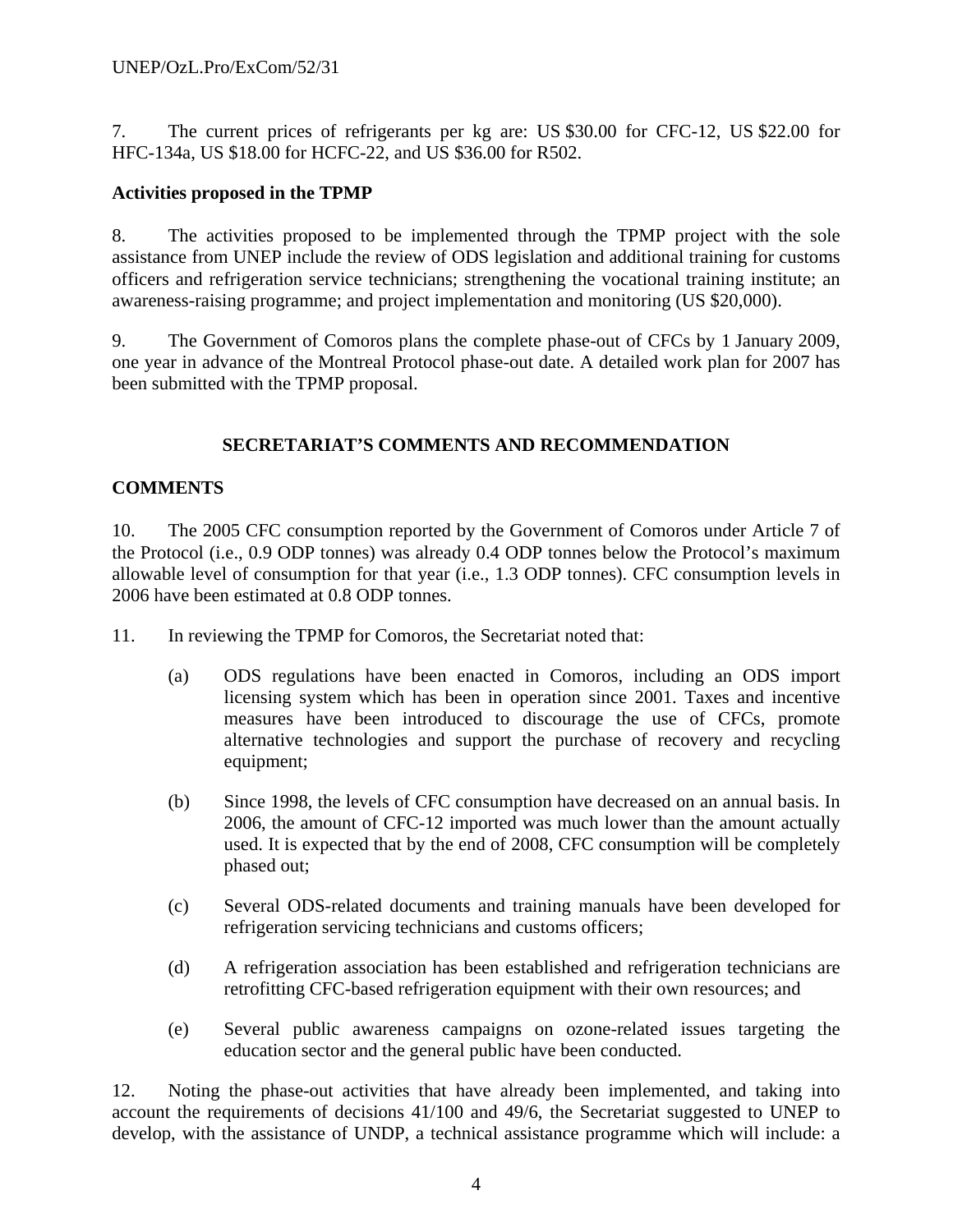combination of the provision of basic servicing tools to refrigeration technicians (including locally made recovery machines); procedures to favour the importation of non-CFC drop-ins; and retrofitting or conversion of CFC-based refrigeration systems. UNEP and UNDP considered the Secretariat's suggestion and adjusted the sub-project components of the TPMP as follows:

- (a) Training programme for refrigeration technicians including provision of basic servicing tools (UNEP);
- (b) Additional customs training including review of the current ODS regulations and provision of additional ODS identifier kits (UNEP);
- (c) Technical assistance programme for recovery of refrigerants (using locally assembled machines) and retrofitting of CFC refrigeration systems (UNDP); and
- (d) Establishment of the reporting and monitoring unit (UNEP).

#### **Agreement**

13. The Government of Comoros submitted a draft agreement between the Government and the Executive Committee with the conditions for the complete phase-out of CFCs in Comoros, which is contained in the annex to the present document.

#### **RECOMMENDATION**

14. The Secretariat recommends blanket approval of the terminal phase-out management plan for Comoros. The Executive Committee may wish to:

- (a) Approve, in principle, the terminal phase-out management plan for Comoros, at the amount of US \$205,000 plus agency support costs of US \$16,900 for UNEP and US \$6,750 for UNDP;
- (b) Approve the draft agreement between the Government of Comoros and the Executive Committee for the implementation of the terminal phase-out management plan as contained in Annex I to this document;
- (c) Urge UNEP and UNDP to take full account of the requirements of decisions 41/100 and 49/6 during the implementation of the terminal phase-out management plan; and
- (d) Approve the first tranche of the plan at the funding levels shown in the table below:

|     | <b>Project Title</b>                               | <b>Project Funding   Support Cost   Implementing</b><br>(US\$) | (US\$) | Agencv |
|-----|----------------------------------------------------|----------------------------------------------------------------|--------|--------|
| (a) | Terminal phase-out management plan (first tranche) | 77,000                                                         | 10.010 | UNEP   |
| (b) | Terminal phase-out management plan (first tranche) | 43,000                                                         | 3.870  | UNDP   |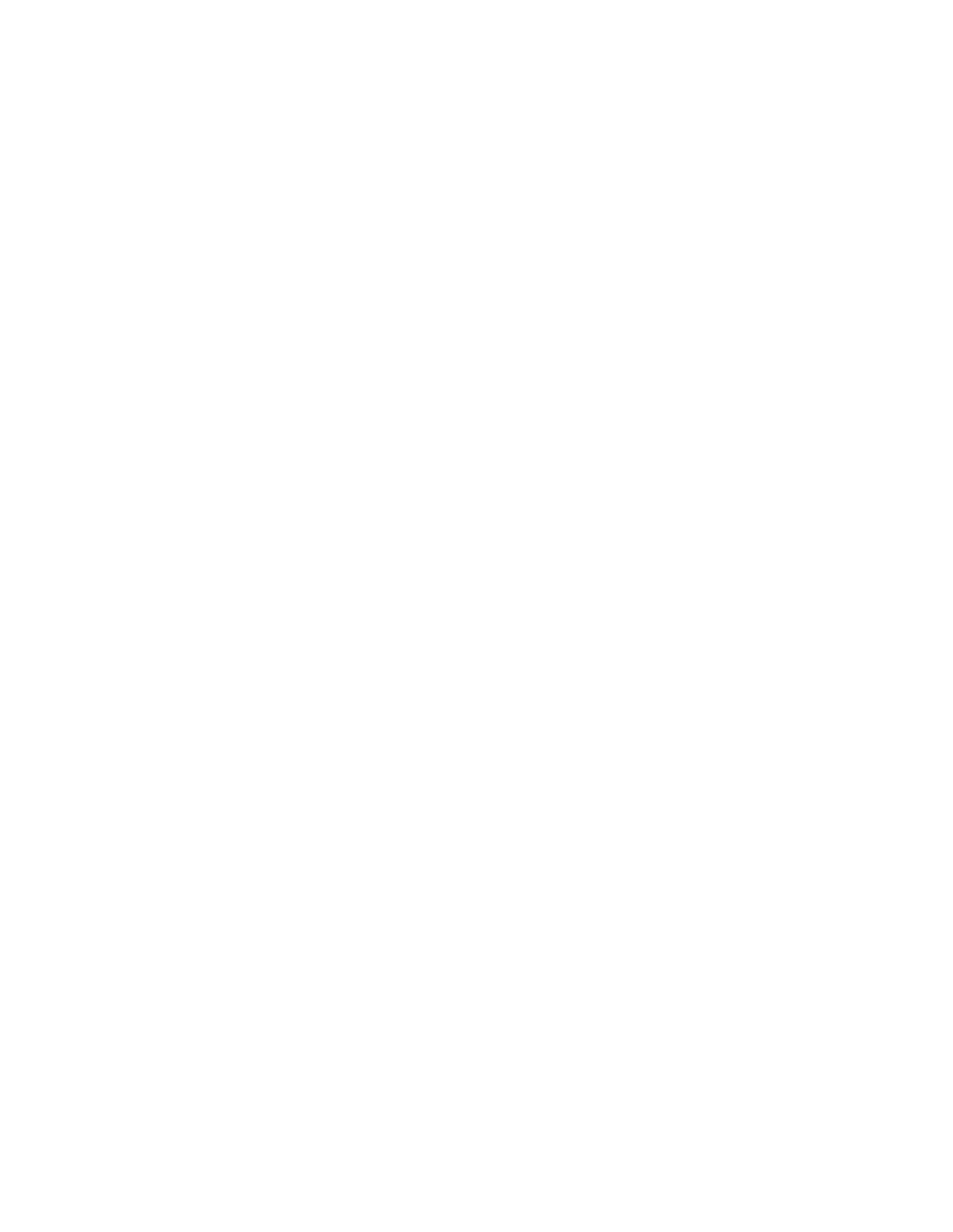#### **Annex I**

#### **AGREEMENT BETWEEN COMOROS AND THE EXECUTIVE COMMITTEE OF THE MULTILATERAL FUND FOR THE PHASE-OUT OF OZONE-DEPLETING SUBSTANCES (DRAFT)**

1. This Agreement represents the understanding of the Government of Comoros (the "Country") and the Executive Committee with respect to the complete phase-out of controlled use of the ozone-depleting substances set out in Appendix 1-A (the "Substances") prior to 1 January 2010 in compliance with Protocol schedules.

2. The Country agrees to meet the annual consumption limits of the Substances as set out in row 2 of Appendix 2-A (the "Targets, and Funding") in this Agreement. The Country accepts that, by its acceptance of this Agreement and performance by the Executive Committee of its funding obligations described in paragraph 3, it is precluded from applying for or receiving further funding from the Multilateral Fund in respect to the Substances.

3. Subject to compliance by the Country with its obligations set out in this Agreement, the Executive Committee agrees in principle to provide the funding set out in row 6 of Appendix 2-A (the "Targets, and Funding") to the Country. The Executive Committee will, in principle, provide this funding at the Executive Committee meetings specified in Appendix 3-A (the "Funding Approval Schedule").

4. The Country will meet the consumption limits for each of the Substances as indicated in Appendix 2 -A. It will also accept independent verification by the relevant implementing agency of achievement of these consumption limits as described in sub-paragraph 5(b) of this Agreement.

5. The Executive Committee will not provide the Funding in accordance with the Funding Approval Schedule unless the Country satisfies the following conditions at least 60 days prior to the applicable Executive Committee meeting set out in the Funding Approval Schedule:

- (a) That the Country has met the Targets for the applicable year;
- (b) That the meeting of these Targets will be independently verified, if requested by the Executive Committee consistent with paragraph (d) of decision 45/54;
- (c) That the Country has substantially completed all actions set out in the last annual implementation programme; and
- (d) That the Country has submitted and received endorsement from the Executive Committee for an annual implementation programme in the form of Appendix 4-A (the "Format of Annual Implementation Programme") in respect of the year for which tranche funding is being requested.

6. The Country will ensure that it conducts accurate monitoring of its activities under this Agreement. The institutions set out in Appendix 5-A (the "Monitoring Institutions and Roles") will monitor and report on that monitoring in accordance with the roles and responsibilities set out in Appendix 5-A. This monitoring will also be subject to independent verification as described in sub-paragraph 5(b).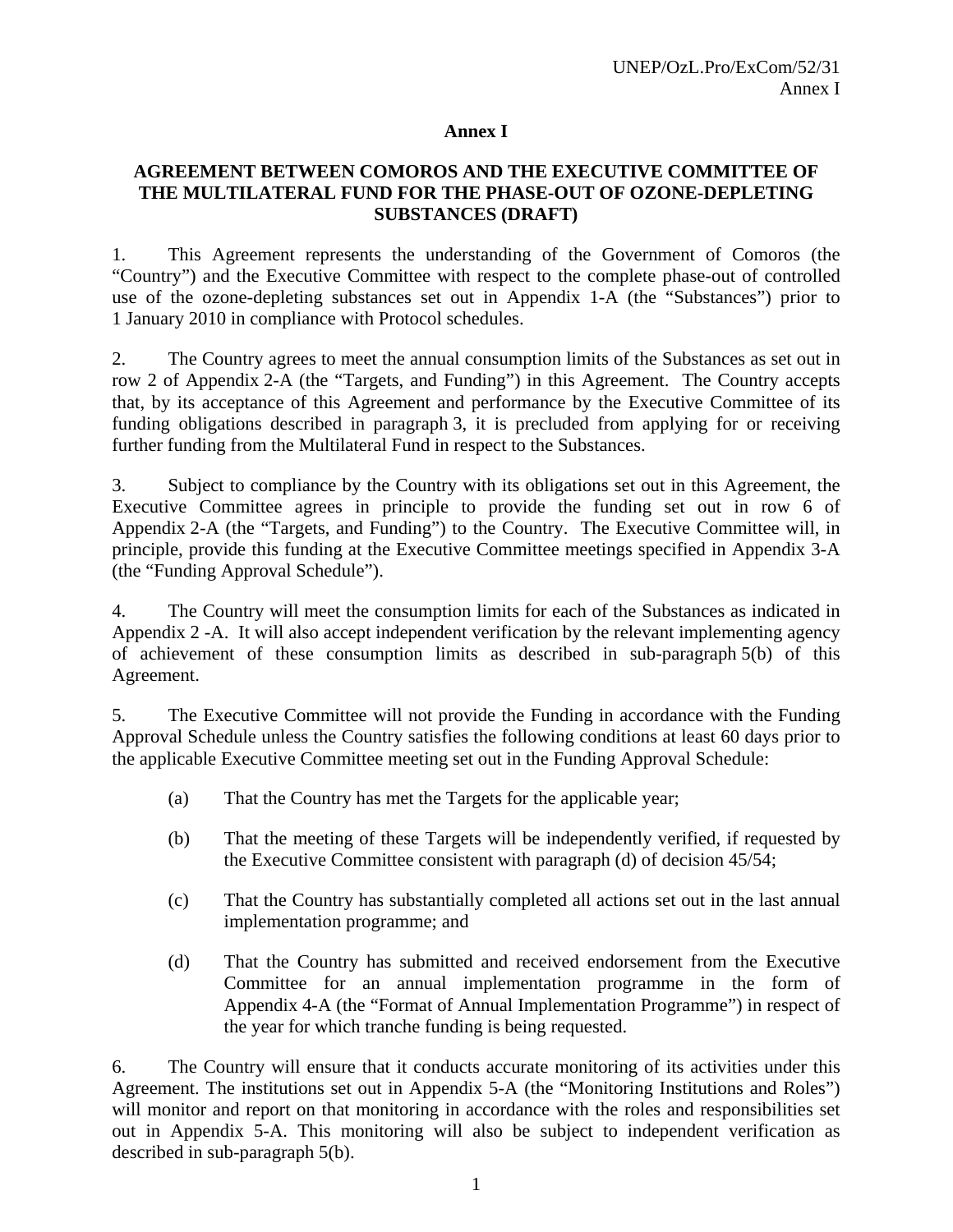7. While the Funding was determined on the basis of estimates of the needs of the Country to carry out its obligations under this Agreement, the Executive Committee agrees that the Country may have the flexibility to reallocate the approved funds, or part of the funds, according to the evolving circumstances to achieve the goals prescribed under this Agreement. Reallocations categorized as major changes must be documented in advance in the next annual implementation programme and endorsed by the Executive Committee as described in sub-paragraph 5(d). Reallocations not categorized as major changes may be incorporated in the approved annual implementation programme, under implementation at the time, and reported to the Executive Committee in the report on implementation of the annual implementation programme.

8. Specific attention will be paid to the execution of the activities in the refrigeration-servicing sub-sector, in particular:

- (a) The Country would use the flexibility available under this Agreement to address specific needs that might arise during project implementation;
- (b) The technical assistance programme for the refrigeration-servicing sub-sector will be implemented in stages so that remaining resources can be diverted to other phase-out activities such as additional training or procurement of servicing tools in cases where the proposed results are not achieved, and will be closely monitored in accordance with Appendix 5-A of this Agreement; and
- (c) The Country and the implementing agencies will take full account of the requirements of decisions 41/100 and 49/6 during the implementation of the plan.

9. The Country agrees to assume overall responsibility for the management and implementation of this Agreement and of all activities undertaken by it or on its behalf to fulfil the obligations under this Agreement. UNEP has agreed to be the lead implementing agency (the "Lead IA") and UNDP has agreed to be cooperating implementing agency (the "Cooperating IA") under the lead of the Lead IA in respect of the Country's activities under this Agreement. The Lead IA will be responsible for carrying out the activities listed in Appendix 6-A, including but not limited to independent verification as per sub-paragraph 5(b). The Country also agrees to periodic evaluations, which might be carried out under the monitoring and evaluation work programmes of the Multilateral Fund. The Cooperating IA will be responsible for carrying out the activities listed in Appendix 6-B. The Executive Committee agrees, in principle, to provide the Lead IA and the Cooperating IA with the fees set out in rows 7 and 8 of Appendix 2-A.

10. Should the Country, for any reason, not meet the Targets for the elimination of the Substances set out in Appendix 2-A of the Montreal Protocol or otherwise does not comply with this Agreement, then the Country agrees that it will not be entitled to the Funding in accordance with the Funding Approval Schedule. At the discretion of the Executive Committee, funding will be reinstated according to a revised funding approval schedule determined by the Executive Committee after the Country has demonstrated that it has satisfied all of its obligations that were due to be met prior to receipt of the next tranche of funding under the Funding Approval Schedule. The Country acknowledges that the Executive Committee may reduce the amount of the Funding by the amounts set out in Appendix 7-A in respect of each ODP tonne of reductions in consumption not achieved in any one year.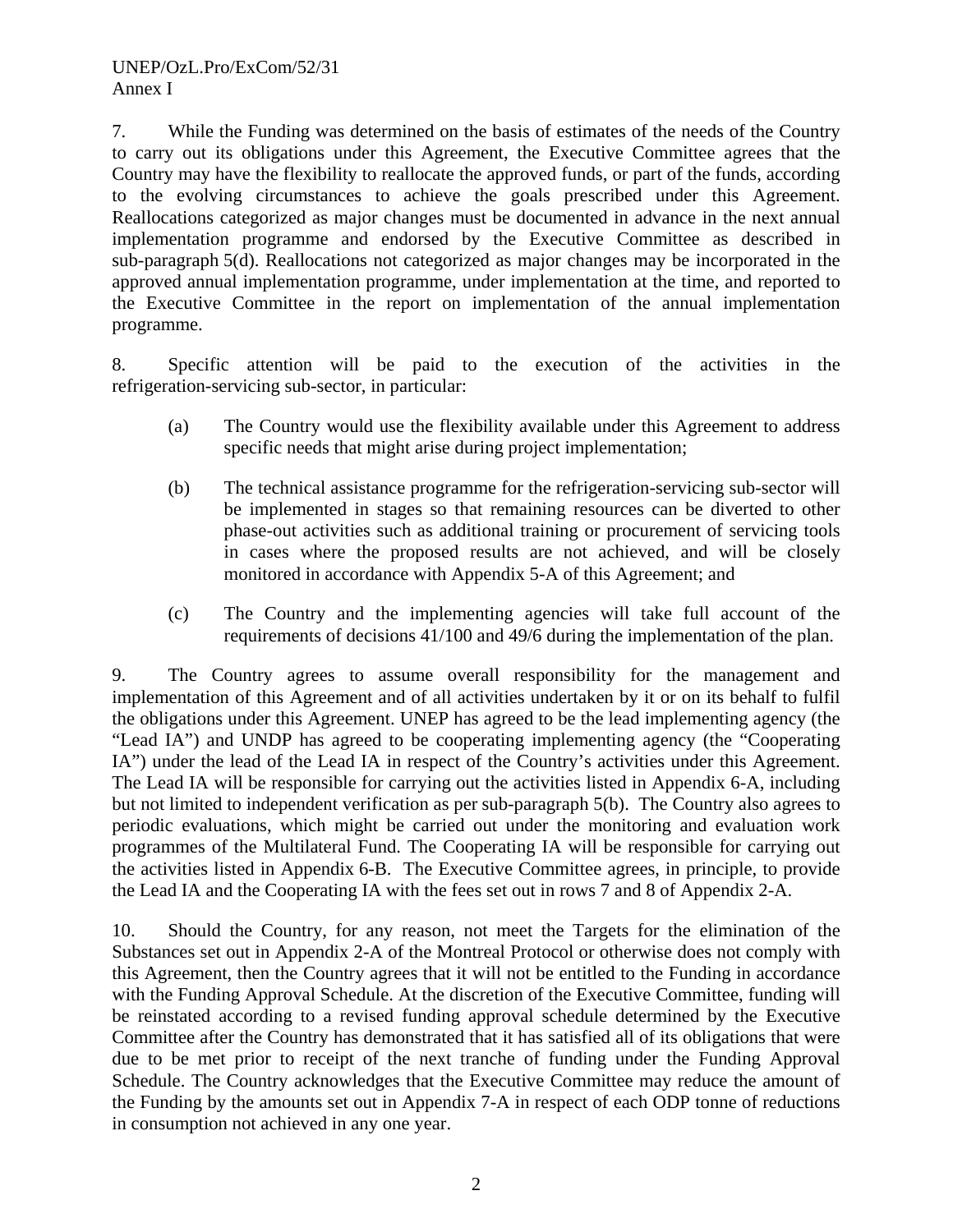11. The funding components of this Agreement will not be modified on the basis of any future Executive Committee decision that may affect the funding of any other consumption sector projects or any other related activities in the Country.

12. The Country will comply with any reasonable request of the Executive Committee and the Lead IA and the Cooperating IA to facilitate implementation of this Agreement. In particular, it will provide the Lead IA and the Cooperating IA with access to information necessary to verify compliance with this Agreement.

13. All of the agreements set out in this Agreement are undertaken solely within the context of the Montreal Protocol and as specified in this Agreement. All terms used in this Agreement have the meaning ascribed to them in the Protocol unless otherwise defined herein.

# **APPENDICES**

#### **APPENDIX 1-A: THE SUBSTANCES**

| rour<br>$\sim$ $\tau$<br>TIE.<br>the contract of the contract of the contract of the contract of the contract of the contract of the contract of<br>__ | нı<br>ы<br>.<br>ັ<br><br>--<br>______<br>$\sim$<br>$\sim$ $\sim$ |  |
|--------------------------------------------------------------------------------------------------------------------------------------------------------|------------------------------------------------------------------|--|
|--------------------------------------------------------------------------------------------------------------------------------------------------------|------------------------------------------------------------------|--|

# **APPENDIX 2-A: THE TARGETS, AND FUNDING**

|                                                                                        | 2007             | 2008     | 2009 | 2010           | <b>Total</b> |
|----------------------------------------------------------------------------------------|------------------|----------|------|----------------|--------------|
| 1. Montreal Protocol consumption limits of<br>Annex A, Group I substances (ODP tonnes) | 0.4              | 0.4      | 0.4  | $\theta$       |              |
| 2. Maximum allowable consumption of Annex A,<br>Group I substances (ODP tonnes)        | 0.4              | 0.4      | 0.4  | $\overline{0}$ |              |
| New reduction under plan (ODP tonnes)<br>3.                                            | $\boldsymbol{0}$ | $\Omega$ | 0.4  | 0.0            | 0.4          |
| Lead IA agreed funding (US \$)<br>4.                                                   | 77,000           | 53,000   |      |                | 130,000      |
| Cooperating IA agreed funding (US \$)<br>5.                                            | 43,000           | 32,000   |      |                | 75,000       |
| Total agreed funding (US \$)<br>6.                                                     | 120,000          | 85,000   |      |                | 205,000      |
| Lead IA support costs (US \$)<br>7.                                                    | 10,010           | 6,890    |      |                | 16,900       |
| Cooperating IA support cost $(US \$ )<br>8.                                            | 3,870            | 2,880    |      |                | 6,750        |
| Total agency support costs (US \$)<br>9.                                               | 13,880           | 9,770    |      |                | 23,650       |
| 10. Grand total agreed funding (US \$)                                                 | 133,880          | 94,770   |      |                | 228,650      |

# **APPENDIX 3-A: FUNDING APPROVAL SCHEDULE**

1. Funding for the second tranche will be considered for approval at the second meeting of 2008. In case the Executive Committee requires verification of the achievements of the targets in the TPMP, it is understood that the approval or disbursement of the tranche might be delayed until the verification is completed and has been reviewed.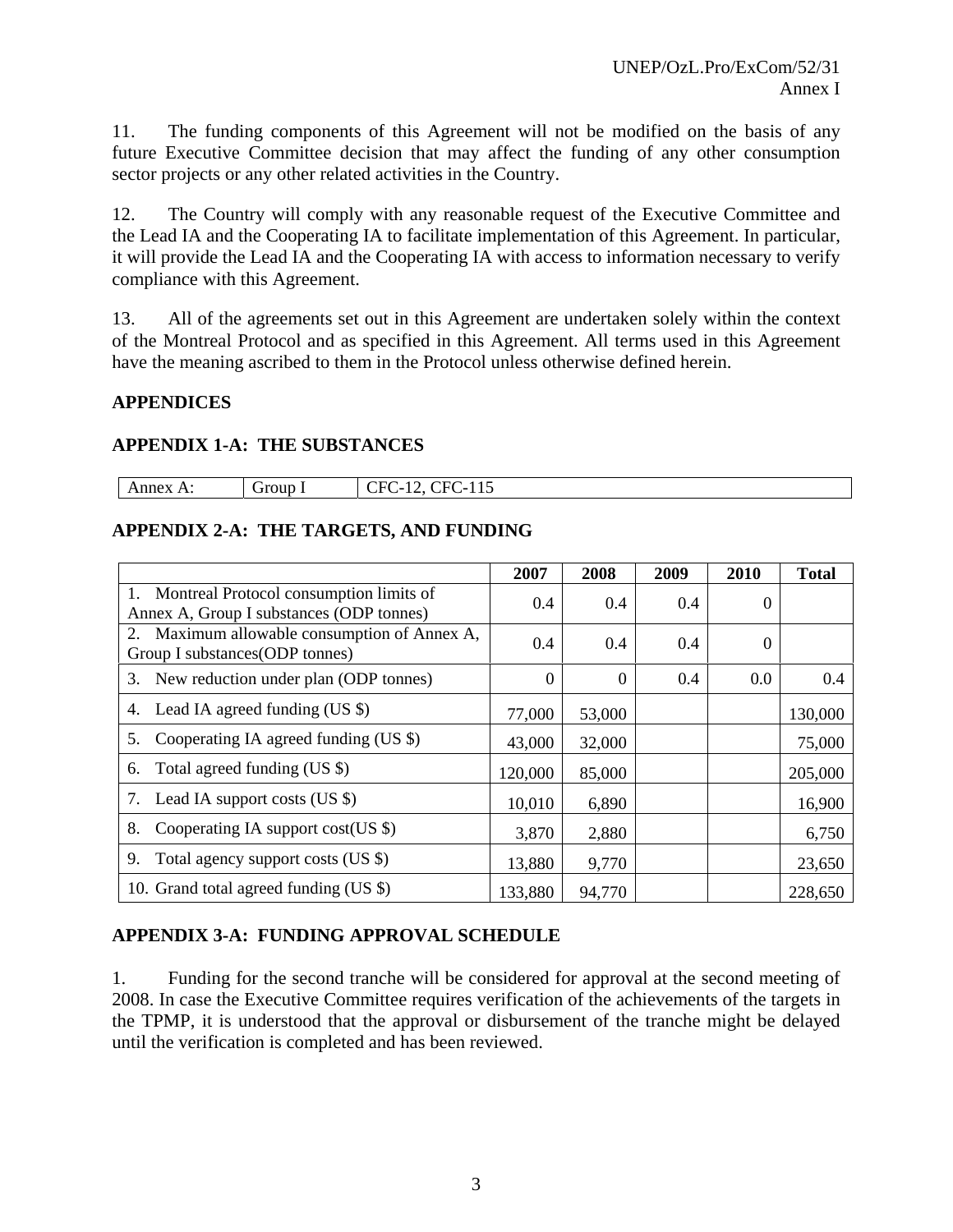# **APPENDIX 4-A: FORMAT OF ANNUAL IMPLEMENTATION PROGRAMME**

<u> 1989 - Johann Barbara, martin amerikan basar da</u>

#### 1. **Data**

 Country Year of plan # of years completed # of years remaining under the plan Target ODS consumption of the preceding year Target ODS consumption of the year of plan Level of funding requested Lead implementing agency Cooperating agency(ies)

#### 2. **Targets**

| <b>Indicators</b> |               | <b>Preceding year</b> | Year of plan | <b>Reduction</b> |
|-------------------|---------------|-----------------------|--------------|------------------|
| Supply of ODS     | Import        |                       |              |                  |
|                   | Total $(1)$   |                       |              |                  |
| Demand of ODS     | Manufacturing |                       |              |                  |
| Servicing         |               |                       |              |                  |
|                   | Stockpiling   |                       |              |                  |
| Total $(2)$       |               |                       |              |                  |

#### 3. **Industry Action**

| <b>Sector</b> | Consumption<br>preceding year<br>(1) | Consumption <br>year of plan<br>(2) | Reduction<br>within year of<br>plan $(1) - (2)$ | Number of<br>projects<br>completed | Number of<br>servicing<br>related<br>activities | <b>ODS</b><br>phase-out (in<br><b>ODP</b> tonnes) |
|---------------|--------------------------------------|-------------------------------------|-------------------------------------------------|------------------------------------|-------------------------------------------------|---------------------------------------------------|
| Manufacturing |                                      |                                     |                                                 |                                    |                                                 |                                                   |
| Total         |                                      |                                     |                                                 |                                    |                                                 |                                                   |
|               |                                      |                                     |                                                 |                                    |                                                 |                                                   |
| Refrigeration |                                      |                                     |                                                 |                                    |                                                 |                                                   |
| Total         |                                      |                                     |                                                 |                                    |                                                 |                                                   |
| Grand total   |                                      |                                     |                                                 |                                    |                                                 |                                                   |

#### 4. **Technical Assistance**

Proposed Activity: Objective: Target Group: Impact:

#### 5. **Government Action**

| <b>Policy/Activity planned</b>                        | <b>Schedule of implementation</b> |
|-------------------------------------------------------|-----------------------------------|
| Type of policy control on ODS import: servicing, etc. |                                   |
| Public awareness                                      |                                   |
| Others                                                |                                   |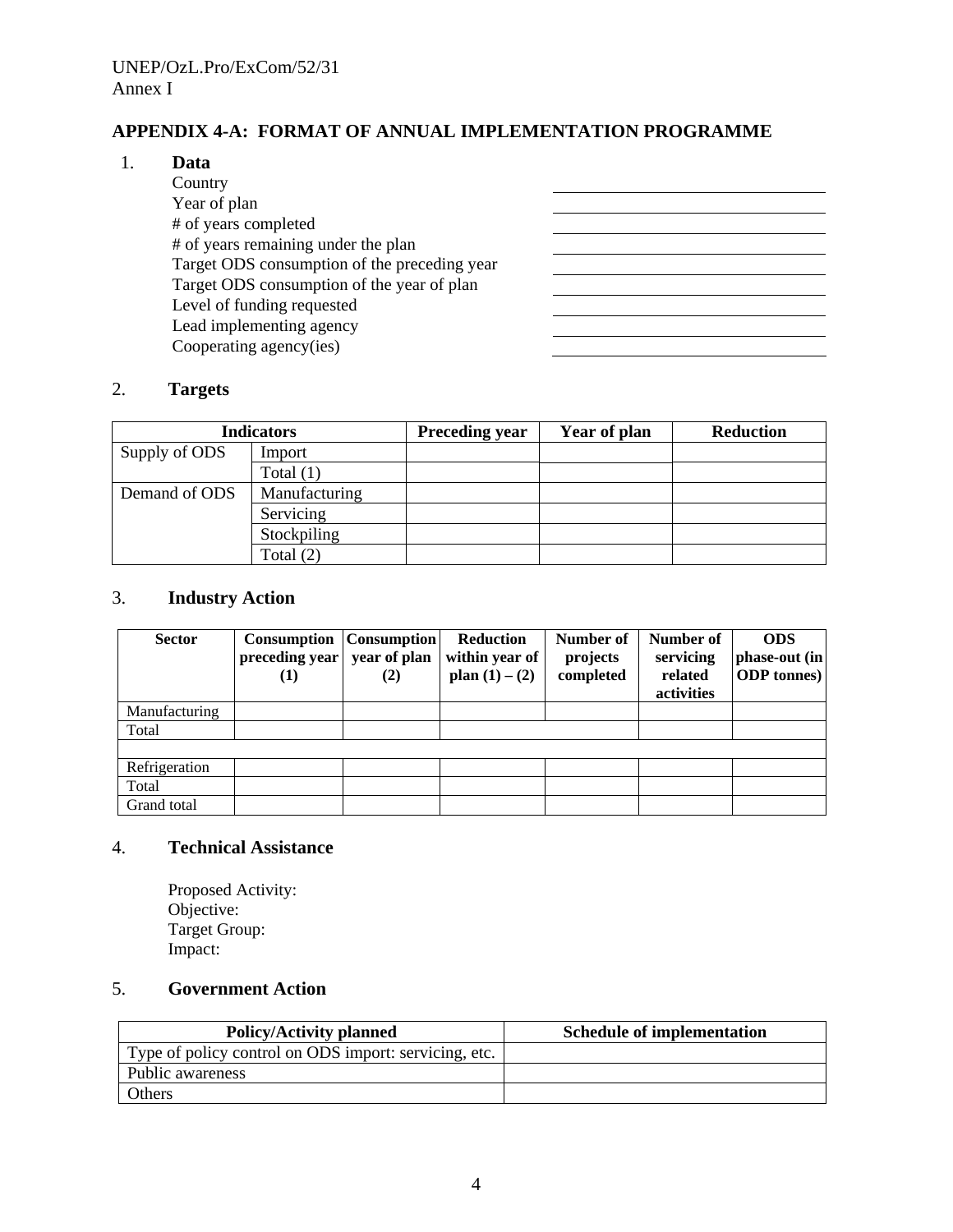#### 6. **Annual Budget**

| <b>Activity</b> | Planned expenditures (US \$) |
|-----------------|------------------------------|
|                 |                              |
| Total           |                              |

#### 7. **Administrative Fees**

#### **APPENDIX 5-A: MONITORING INSTITUTIONS AND ROLES**

1. All the monitoring activities will be coordinated and managed through the project "Monitoring and Management Unit", within the National Ozone Unit (NOU).

2. The Lead IA will have a particularly prominent role in the monitoring arrangements because of its mandate to monitor ODS imports, whose records will be used as a crosschecking reference in all the monitoring programmes for the different projects within the terminal phase-out plan (TPMP). This organization, along with the Cooperating IA will also undertake the challenging task of monitoring illegal ODS imports and exports with advisements made to the appropriate national agencies through the National Ozone Unit (NOU).

#### Verification and reporting

3. In accordance to decision 45/54 (d), the Executive Committee reserves the right for independent verification in case the Executive Committee selects Comoros for related auditing. Based on discussion with the Lead IA, Comoros should select the independent organization (auditing) to carry out the verification of the TPMP results and this independent monitoring programme.

#### **APPENDIX 6-A: ROLE OF THE LEAD IMPLEMENTING AGENCY**

1. The Lead IA will be responsible for a range of activities to be specified in the project document as follows:

- (a) Ensuring performance and financial verification in accordance with this Agreement and with its specific internal procedures and requirements as set out in the Country's phase-out plan;
- (b) Assisting the Country in preparation of the Annual Implementation Programme;
- (c) Providing verification to the Executive Committee that the Targets have been met and associated annual activities have been completed as indicated in the Annual Implementation Programme consistent with Appendix-5A. In case the Executive Committee selects Comoros consistent with paragraph (d) of decision 45/54, separate funding will be provided by the Executive Committee to the Lead IA for this undertaking;
- (d) Ensuring that the achievements in previous annual implementation programmes are reflected in the future annual implementation programme;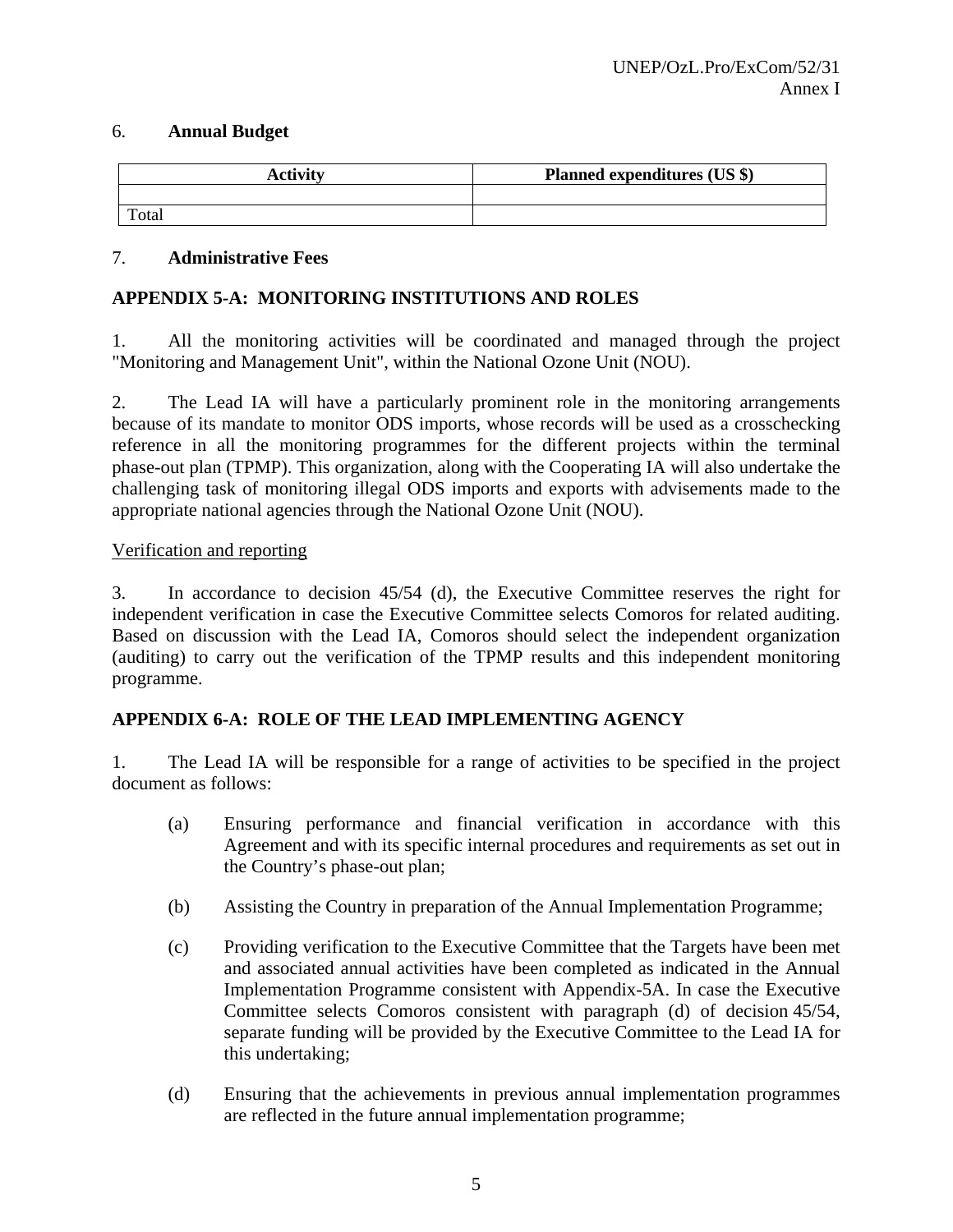- (e) Reporting on the implementation of the Annual Implementation Programme of the preceding year and preparing for annual implementation programme for the year of submission for submission to the Executive Committee, commencing with the 2008 annual implementation programme combined with the report on the 2007 annual implementation programme;
- (f) Ensuring that appropriate independent technical experts carry out the technical reviews undertaken by the Lead IA;
- (g) Carrying out required supervision missions;
- (h) Ensuring the presence of an operating mechanism to allow effective, transparent implementation of the Annual Implementation Programme and accurate data reporting;
- (i) Providing verification for the Executive Committee that consumption of the Substances has been eliminated in accordance with the Targets, if requested by the Executive Committee;
- (j) Coordinating the activities of the Cooperating IA;
- (k) Ensuring that disbursements made to the Country are based on the use of the indicators; and
- (l) Providing assistance with policy, management and technical support when required.

# **APPENDIX 6-B: ROLE OF COOPERATING IMPLEMENTING AGENCY**

- 1. The Cooperating IA will:
	- (a) Provide policy development assistance when required;
	- (b) Assist Comoros in the implementation and assessment of the activities funded for by the Cooperating IA; and
	- (c) Provide reports to the Lead IA on these activities, for inclusion in the consolidated reports.

# **APPENDIX 7-A: REDUCTIONS IN FUNDING FOR FAILURE TO COMPLY**

1. In accordance with paragraph 10 of the Agreement, the amount of funding provided may be reduced by US \$10,000 per ODP tonne of reductions in consumption not achieved in the year.

-----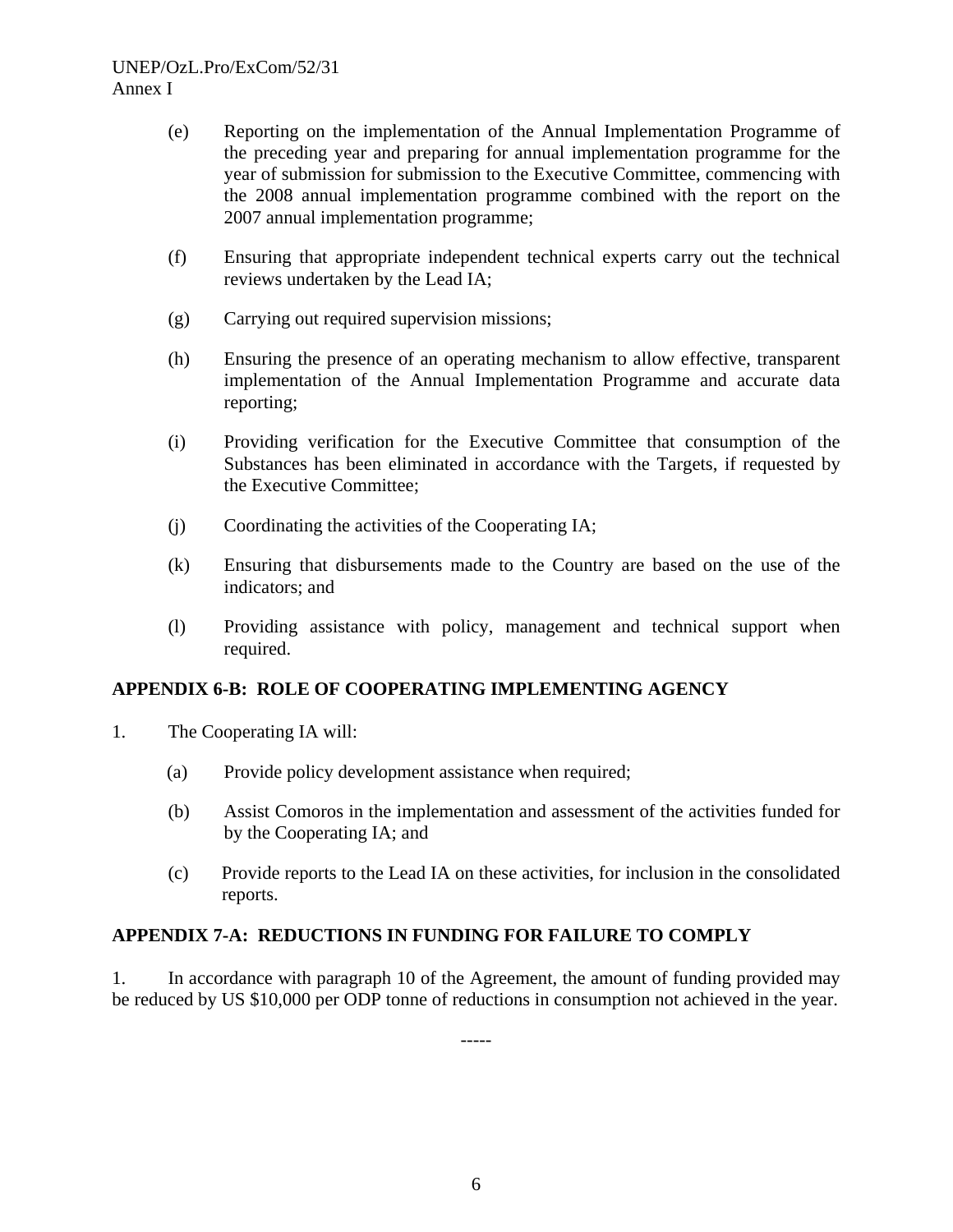#### **OVERVIEW TABLES FOR MULTI-YEAR AGREEMENTS COMOROS**

×

**(1) PROJECT TITLE: Terminal phase-out management plan**

#### **(2) EXECUTIVE COMMITTEE APPROVALS AND PROVISIONS: Not applicable for first tranche**

#### **(3) ARTICLE 7 DATA (ODP TONNES)**

the control of the control of the con-

| <b>Substances</b>                          | <b>Baseline</b> | 1995 | 1996 | 1997 | 1998     | 1999 | <b>2000</b> | 2001 | 2002             | 2003             | 2004             | 2005 | 2006  |
|--------------------------------------------|-----------------|------|------|------|----------|------|-------------|------|------------------|------------------|------------------|------|-------|
| <b>CFC</b>                                 | 2.5             | 2.3  | نسمت | 2.9  | 5.0      | ر.   | 2.7         |      | . .81            |                  |                  | 0.9  | 0.833 |
| <b>CTC</b>                                 | 0.0             | 0.0  |      | 0.0  | $_{0.0}$ | 0.0  | 0.0         | 0.0  | 0.01             | 0.0              | 0.01             | 0.0  |       |
| Halons                                     | 0.0             | 0.0  | 0.0. | 0.0  | 0.0      | 0.0  | 0.0         | 0.0  | 0.0 <sub>1</sub> | 0.0 <sub>1</sub> | 0.0 <sub>1</sub> | 0.0  |       |
| <b>MBR</b>                                 | 0.0             | 0.0  |      | 0.0  | $_{0.0}$ | 0.0  | 0.0         | 0.0  | 0.01             | 0.0              | 0.01             | 0.0  |       |
| <b>TCA</b>                                 | 0.0             | 0.0  |      | 0.0  | 0.0      | 0.0  | 0.0         |      | 0.0 <sub>1</sub> |                  | 0.0              | 0.0  |       |
| Source: A7 Data from the Ozone Secretariat |                 |      |      |      |          |      |             |      |                  |                  |                  |      |       |

#### **(4) LATEST COUNTRY PROGRAMME SECTORAL DATA (ODP TONNES) Year:** 2006

| (4) LATEST COUNTRY PROGRAMME SECTORAL DATA (ODP TONNES) |         |      |       |               |                  |         |                      | 2006       |                |            |                       |          |       |
|---------------------------------------------------------|---------|------|-------|---------------|------------------|---------|----------------------|------------|----------------|------------|-----------------------|----------|-------|
| <b>Substances</b>                                       | Aerosol | Foam | Halon | Refrigeration |                  | Solvent | <b>Process Agent</b> | <b>MDI</b> | <b>Lab Use</b> |            | <b>Methyl Bromide</b> | Tobacco  | Total |
|                                                         |         |      |       | Manufacturing | <b>Servicing</b> |         |                      |            |                | <b>OPS</b> | Non-OPS               | Fluffing |       |
| CFC                                                     |         |      |       |               | 0.833            |         |                      |            |                |            |                       |          | N/A   |
| <b>CTC</b>                                              |         |      |       |               |                  |         |                      |            |                |            |                       |          | N/A   |
| Halons                                                  |         |      |       |               |                  |         |                      |            |                |            |                       |          | N/A   |
| <b>MBR</b>                                              |         |      |       |               |                  |         |                      |            |                |            |                       |          | N/A   |
| <b>TCA</b>                                              |         |      |       |               |                  |         |                      |            |                |            |                       |          | N/A   |

*Source: Country Programme Data*

**Contract Contract** 

 $\sim$ 

m.

#### **(5) PHASE-OUT (ODP TONNES)**

| <b>Substances</b> | Calendar vear                                                                                                       | 2003           | 2004           | 2005 | 2006 | 2007  | 2008  | 2009  | <b>Total</b>   | <b>Decision</b> |
|-------------------|---------------------------------------------------------------------------------------------------------------------|----------------|----------------|------|------|-------|-------|-------|----------------|-----------------|
| <b>CFC</b>        | Maximum Allowable Consumption                                                                                       | 2.50           | 2.50           |      | 1.25 | 0.375 | 0.375 |       |                |                 |
|                   | (Agreement; per substance if valid)                                                                                 |                |                |      |      |       |       |       |                |                 |
|                   | Compliance Action Target (MOP)                                                                                      | $2.50^{\circ}$ | $2.50^{\circ}$ | .    | . 25 | 0.375 | 0.375 |       | 15 <i>www.</i> | N/A             |
|                   | <b>Reduction Under Plan</b>                                                                                         |                |                |      |      |       |       |       |                |                 |
|                   | Remaining Phase-Out to be Achieved                                                                                  |                |                |      |      | 0.150 | 0.075 | 0.000 |                |                 |
|                   | Source: Agreement, Inventory, Progress Report, MOP Report, Project Document (Annual Plan) and Verification Reports. |                |                |      |      |       |       |       |                |                 |

#### **(6a) PROJECT COSTS (US\$)**

| <b>Calendar vear</b>            | 2003                                                                              | 2004 | 2005 | 2006 | 2007    | 2008   | 2009 | Total   |  |  |  |
|---------------------------------|-----------------------------------------------------------------------------------|------|------|------|---------|--------|------|---------|--|--|--|
| <b>UN Agency</b>                |                                                                                   |      |      |      |         |        |      |         |  |  |  |
| Funding as per Agreement        |                                                                                   |      |      |      | 120,000 | 85,000 |      | 205,000 |  |  |  |
| Disbursement as per Annual Plan |                                                                                   |      |      |      | 120,000 | 85,000 |      | 205,000 |  |  |  |
| [Comments]                      |                                                                                   |      |      |      |         |        |      |         |  |  |  |
|                                 | Source: Agreement, Inventory, Progress Reports and Project Document (Annual Plan) |      |      |      |         |        |      |         |  |  |  |

| (6b) SUBMISSION SCHEDULES (planned and actual) |      |      |      |      |          |          |      |  |  |  |  |  |
|------------------------------------------------|------|------|------|------|----------|----------|------|--|--|--|--|--|
| Submission year as per agreement               | 2003 | 2004 | 2005 | 2006 | 2007     | 2008     | 2009 |  |  |  |  |  |
| <b>UN Agency</b>                               |      |      |      |      |          |          |      |  |  |  |  |  |
| Planned submission as per Agreement            |      |      |      |      | $Jul-07$ | $Jul-08$ |      |  |  |  |  |  |
| Tranche Number                                 |      |      |      |      |          |          |      |  |  |  |  |  |
|                                                |      |      |      |      |          |          |      |  |  |  |  |  |

*Source: Agreement, Inventory and Final ExCom Report Decisions*